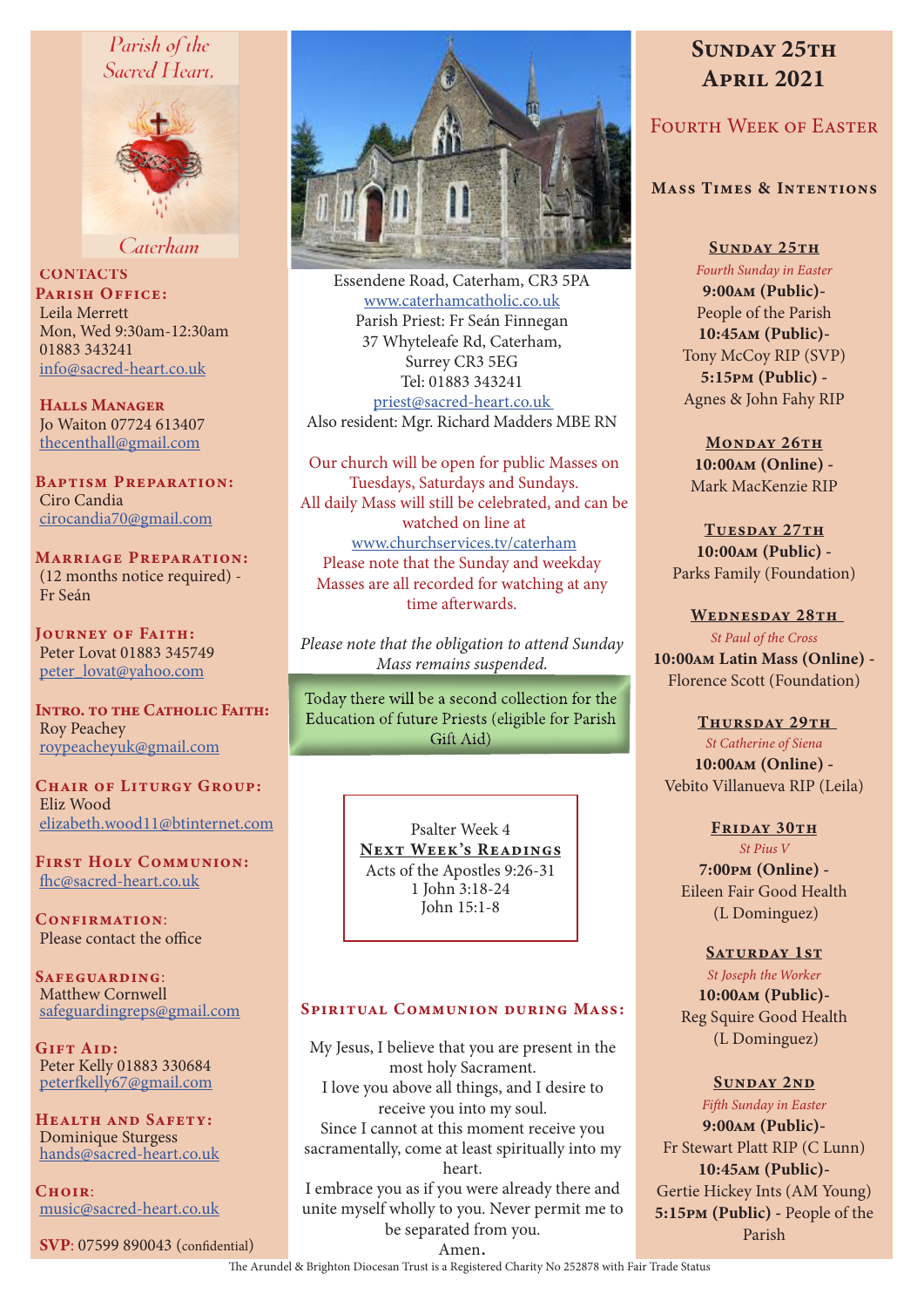Your Prayers are requested for the following people who are ill or housebound: Jimmy Mullen; Eileen, Mel & Rose Lattimore; Bryan Smith; John Gilford; Tabitha Harrison; Joe Kelly; Charmaine Wise; Richard Sowa; Val Williams; Emma Newton; Charley Lunn; Ursula Koh; Fr John Hartley; Maribel Chambers; Patricia Howlett; Reef Albert; Peggy Wheeldon; John Monk; Liz Leake; Sandra; Pascal Périssat; Holly Osman; Edmond Kelly; Julian Gavin; Emma Cook; Susie; Shirley Clarke; Colin Fields; Mary Power, John Lowrie & Eugene Villanueva.

### Introduction to the Catholic Faith

Are you new to the Catholic Church or would you like to learn more about your faith? If so, you would be very welcome to join our 'Introduction to the Catholic Faith' group which meets each Wednesday evening from 8-9pm via Zoom.

We are about to start a new course, using Sycamore, an informal course about the Christian faith and its relevance for life today. It gives you space to meet other people, share ideas, explore your beliefs, and think about questions that really matter. Each session involves a short film and time for discussion. Everyone is welcome.

To find out more, see sycamore.fm. To find out more about the group or to get the Zoom link, please email Roy Peachey - roypeacheyuk@gmail.com

#### A PRAYER FOR GREATER RACIAL EQUALITY

God of Truth, We thank you today For the Justice of this moment and a Judgement according to your will. You have again Inspired action that Brought down the arrogant and Called the powerful to account.

May this give all people hope for our Healing – together! May you free us from our Need for vengeance And clear the field to be ready for new seed.

*Fr Richard Rohr wrote this prayer after the Minneapolis police officer Derek Chauvin was found guilty after the murder of George Floyd.*

#### Bidding prayers

For an increase in vocations to the priesthood. *We pray to the Lord*

For all those specially chosen by Christ to "prepare the way of the Lord" in their hearts and the hearts of His people as priests and deacons. *We Pray to the Lord.*

For all those who have been victims of violence. We ask you Lord to bless those who have had to deal with the heartbreak of losing loved ones because of anger and hate. *We pray to the Lord*

## This week 's collection for the Education of priests

You did not choose me, I chose you. John 15:16 Over a period of 6 years, seminaries aim to prepare good, holy and effective priests for today's Church and world - You did not choose me, I chose you.

Men undergo formation for the priesthood, focusing on four essential formation areas of equal importance – the human, the spiritual, the intellectual and the pastoral - The hope of the harvest is in the seed .

 St Johns Seminary at Wonersh was responsible for the formation of hundreds of men have become priests, and many have discovered that God is calling them to other things in life. This is what Seminaries are for. Since the closure of St Johns Seminary the students are studying at Allen Hall in London. Please support the seminaries with your prayers and donations to ensure the future of our church.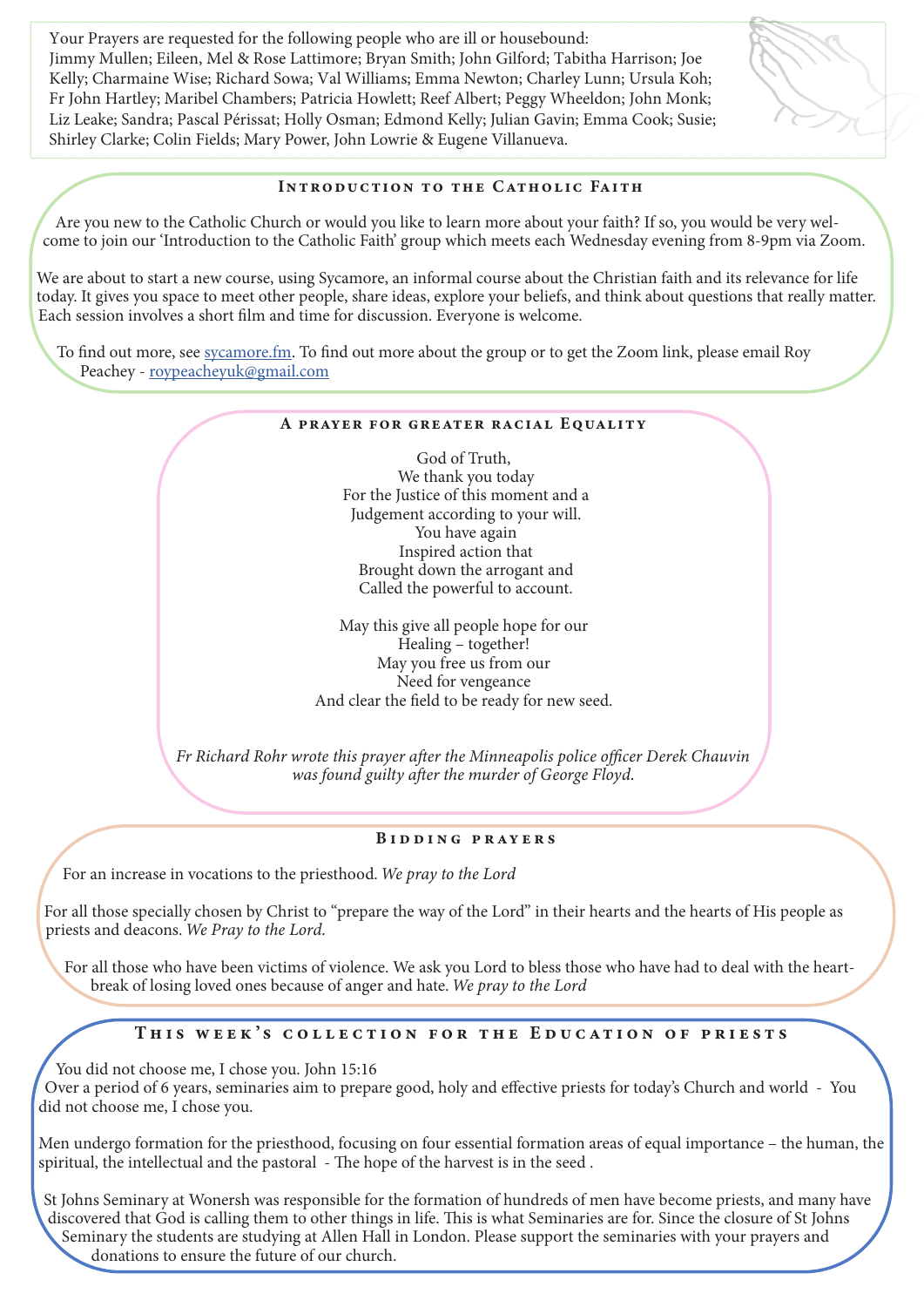## Baptism & First Holy Communion

All being well we will be able to start Baptisms from 17th May 2021. Clearly because we have a large backlog and the Church has to be sanitised after each ceremony, we cannot return to the previous practice yet.

We will arrange a ceremony of Baptism for three infants at a time, twice a month. The dates and times will be announced soon, please keep an eye on the newsletter and listen out for notices.

Please note each family will be allowed a maximum of 10 guests, including parents and godparents (to adhere to Government restrictions of 30 guests at religious ceremonies).

For children who completed their First Holy Communion preparation in 2020 and are waiting to receive their First Holy Communion, parents will be contacted by catechists shortly. As we did at the end of last year, First Holy Communions will be celebrated during Sunday Masses, unfortunately it does not look like we will be able to celebrate a large scale Mass at present.

Information for the First Holy Communion preparation of children who will be in year 4 in September 2021 will be released shortly.

#### JOURNEY OF FAITH

You are all invited to a discussion leading to a deeper understanding of our faith through the readings for next Sunday. You are invited to a Zoom meeting. Time: April 28th, 2021 8:00 PM https://us02web.zoom.us/j/6986253866

#### Are you struggling with bereavement or loss?

Would it help to have someone to talk to?

Our Deanery has a team of trained Catholic Bereavement Supporters available to listen and support people experiencing bereavement and loss. Please contact your Parish Priest if you would like to speak to one of our team.

To find out more about Bereavement Support please contact our Marriage and Family Life Project Officer: E: simon.south@abdiocese.org.uk T: 01293 651155

## Mass participation via the telephone

If you are not able to follow Mass on line there is now the option to participate via the phone. Mass will come from Middlesbrough Cathedral at 11:30am on Sunday's. Please call 01642 130120 five minuets before Mass to join.

## CAFOD - Climate Change Petition

This year, the UK will host the largest gathering of world leaders ever to take place on British soil: the 'COP26' climate talks in Glasgow in November. As Prime Minister, Boris Johnson must push world leaders to show the ambition we need to keep temperature rises below the disastrous 1.5-degree threshold. This means that all countries must play their part. With the eyes of the world on the UK, we must urge the Prime Minister to make sure communities hardest hit by the climate emergency are listened to at COP26. Please sign our petition at //cafod.org.uk/reclaim

For those without internet access, petition cards can be ordered from the CAFOD Shop: 0300 011 5680. Thank you.

On 25th April at 8pm Bishop Richard will be giving a talk about his Benedictine journey. Since Bishop Richard was a seminarian, he has been an oblate of Pluscarden Abbey. This talk is part of a series hosted by the Lay Community of St Benedict which is celebrating 50 years since its foundation by the monks of Worth Abbey in 1971. You are welcome to join the live stream on Youtube at https://www.youtube.com/channel/UCfRiPXjiTi5GGaI6gJ4UfYQ/. If you want further information, please email

lcsb50.2021@gmail.com or you can visit www.laybenedictines.org.

### WEEKLY OFFERING

If you would like to make your weekly offering (though of course there is no obligation or expectation to do so), you are welcome to save it up until you are able to come to Mass, or you may put your envelope through the Parish Office door. Alternatively, you can donate online. This donation page works across browsers, on mobile, desktop and tablet devices. https://portal.mydona.com/assets/webPay/index.php?cid=27